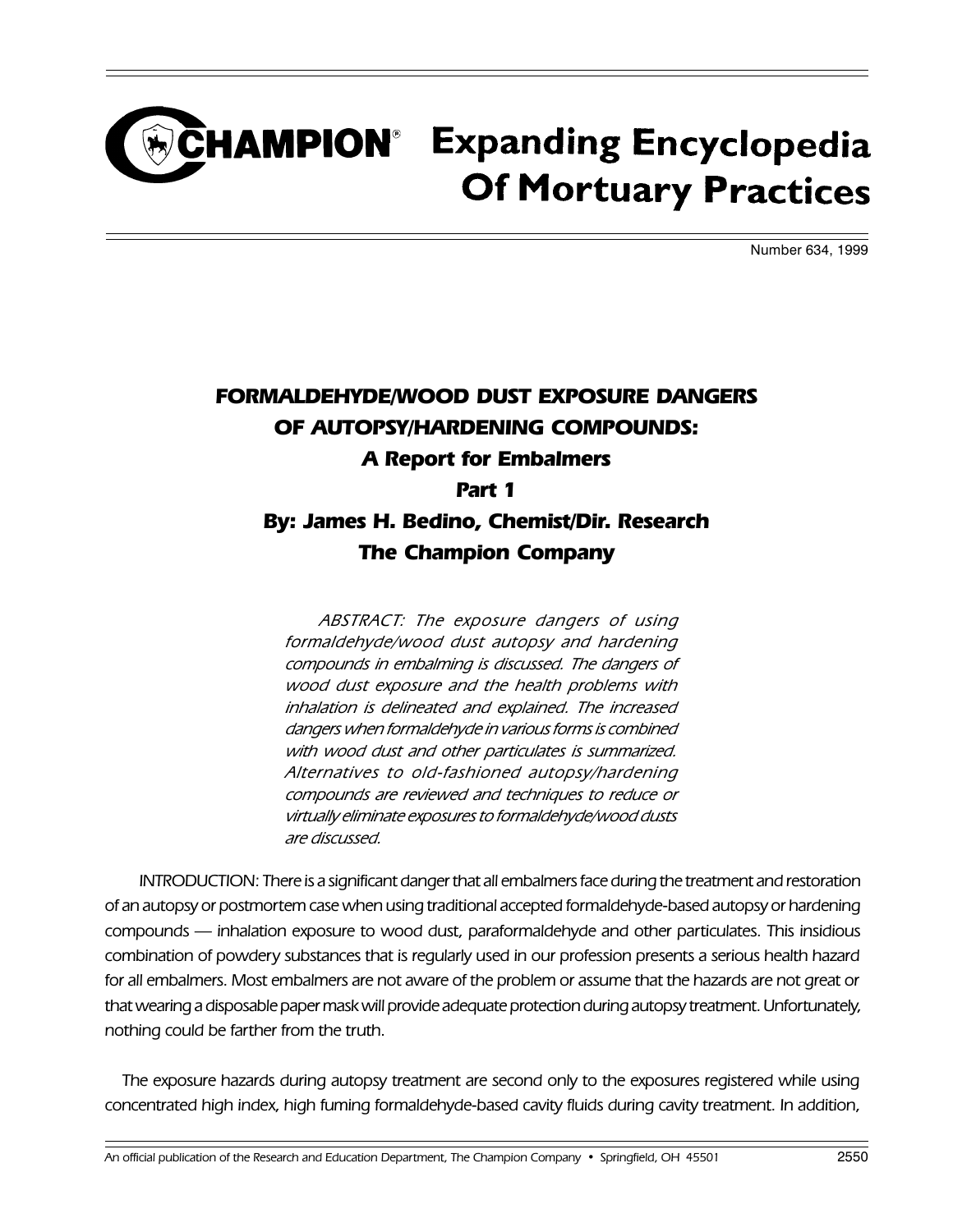the health effects on the embalmer are longterm and insidious. From an exposure standpoint — the use of dusty autopsy/hardening compounds is one of the most dangerous operations in the embalming room.

We will begin with a review of the exposure dangers involved with wood dust and its companion formaldehyde (in its various forms). Alternatives to these old-fashioned autopsy/hardening compounds are discussed and safety measures that should be implemented will be covered. Methods to virtually eliminate this type of occupational exposure will be discussed.

WOOD DUST IN GENERAL: Wood dust, of course, is derived from trees and is composed of many substances including: cellulose, polyoses, lignins, fatty acids, resins, waxes, terpenes, alcohols, tannins, carbohydrates, alkaloids, proteins and various inorganics. Trees, botanically, are divided into gymnosperms and angiosperms. Gymnosperms or conifers are described as softwoods and comprise two-thirds of all wood products and wood dusts. Angiosperms or the deciduous hardwoods, such as beech and oaks, account for the balance of wood products that are produced. Historically, hardwood dusts have been considered more dangerous from an exposure and health standpoint than softwoods. More recent evidence and investigations, however, point to the definite exposure risks involved in softwoods also. This differentiation between hardwoods and softwoods is purely botanical and some softwood dusts may be more dangerous than hardwood dusts.

Over 2 million people are exposed to wood dust in any one year with the highest exposures occurring in the furniture manufacturing sector. Significant exposures also occur in plywood and particle board mills and secondary exposures occur to various other workers such as carpenters, joiners and formers.

Wood dust, itself, varies in particle size from less than a micron to very large particles in the 30-40 micron range. Most wood dust particulates have a mean diameter of greater than 5 microns, but a sizable percentage of wood dust particulates are less than 5 microns and extend down to less than 1 micron in size. Any particles less than 2.5 microns is classified as an RSP (respirable suspended particle) and the health hazards with these small particles is great. RSP's are particles that are small enough to evade mucosal capture by the protective cilia and mucosa of the human upper respiratory system and invade the deeper reaches of the lungs with serious health consequences. In fact, any particles of 5 - 10 microns or less is considered a definite inhalation hazard because of the inability of the human body to filter effectively these particles from the lungs. Wood dusts used in embalming, unfortunately, meet all the above criteria with a significant fraction of small particles and RSP's present in old-fashioned autopsy/hardening compounds.

The other significant problem associated with wood dusts in general is the presence of additive chemicals during manufacture and production of wood and wood products. These additives exacerbate the exposure potentials of wood dusts by adding their own exposure potentials to the wood dust particulates. These chemicals include preservatives, solvents and glues used in wood manufacture. The most mentioned and implicated chemical in wood manufacture is formaldehyde. Formaldehyde combines with wood dust to cause an increased health risk by the additive effect of dual exposure during wood dust exposures. Unfortunately, for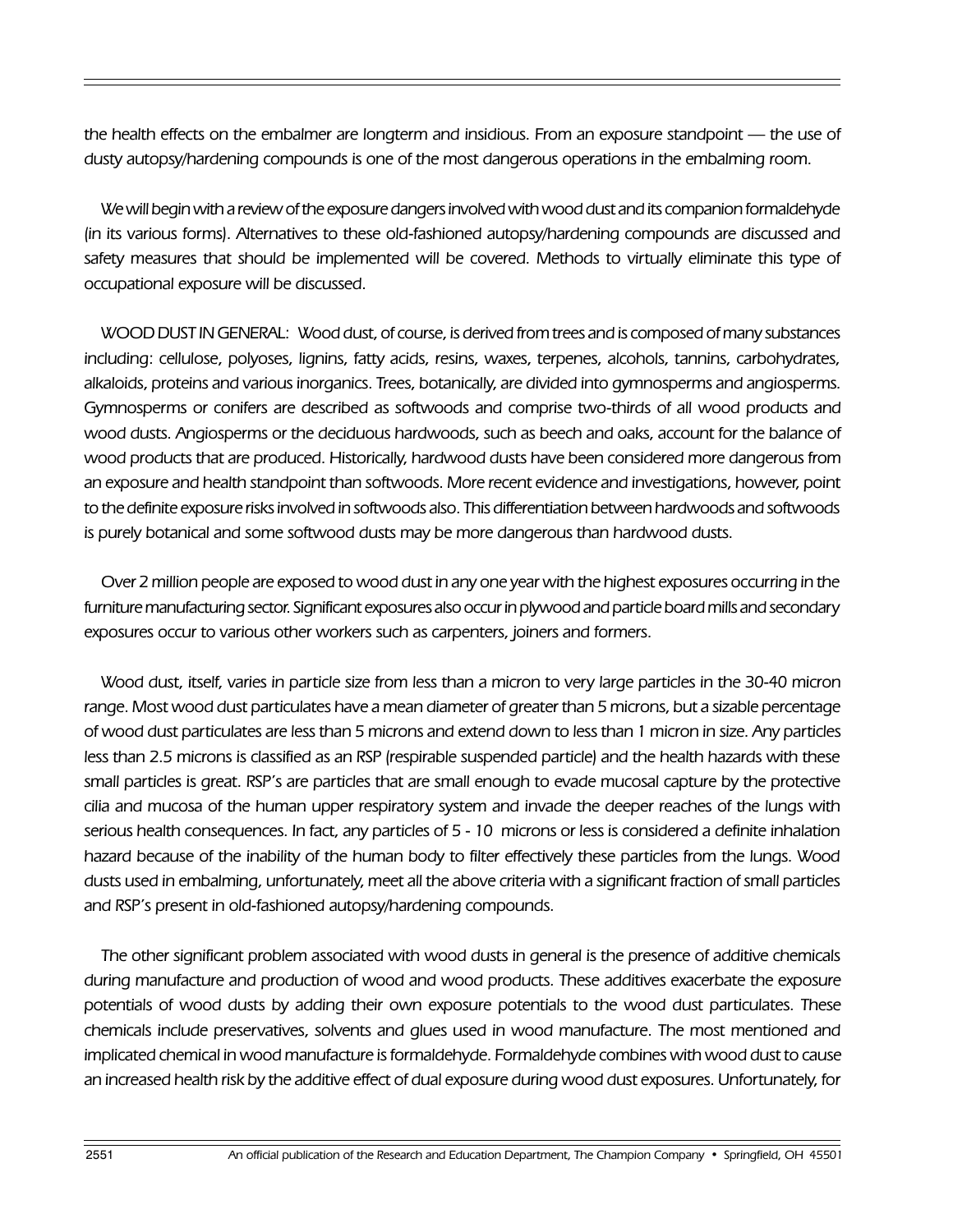the embalming profession, this has been our preferred additive to wood dust absorbents in autopsy and hardening compounds and the dangers of such a combination are obvious.

The limits for wood dust exposures have been set by various agencies. OSHA limits are at 5mg/m3 for an 8 hour TWA and 10mg/m3 for a 15-minute STEL (except for Cedar which has lower limits). These limits are now vacated temporarily, but are used as a guideline. ACGIH has set similar limits for softwoods at 5mg/m3 and 10mg/m3 respectively and lower limits for some hardwoods and Cedars. NIOSH has set limits at 1mg/m3 for wood dusts in general, emphasizing their belief in the inherent dangers of wood dust inhalation regardless of dust type.

WOOD DUST HEALTH EFFECTS: The health effects of wood dust exposure are considerable and welldocumented by numerous epidemiological and case-referent studies. Wood dust inhalation, in general, causes moderate to severe lung changes in experimental animals when they are exposed to RSP's (respirable suspended particles). In both guinea pigs and hamsters there was evidence of severe effects to the respiratory tract when exposed to long term wood dust inhalation.

Dermatitis occurs in certain occupations associated with wood dust exposures. This dermatitis is caused by a chemical irritation or a sensitization (or both) to chemicals found in predominately heartwood and the additive chemicals such as formaldehyde found in wood products. Secondary workers seem to be most affected by dermatitis and, consequently, most frequently is found in carpenters and other secondary wood workers.

True allergic respiratory effects are also noted during exposures to wood dust. This type of reaction is a true immune-mediated IgE antibody response to irritation with resultant sensitization. Asthma and asthmatic-like conditions is the most common symptom of this allergy and Western Red Cedar seems to produce the most allergic response. There are also numerous reports of moderate to severe eye irritation associated with wood dust exposure in general.

Wood dust, obviously, affects the nasal mucosa and respiratory tract in a significant manner. Numerous mucosal and non-allergic respiratory effects have been reported in workers exposed to wood dust. These symptoms include: nasal dryness, irritation, bleeding, obstruction, coughing, wheezing, sneezing, sinusitis, and prolonged colds. These symptoms are observed even when exposures are relatively low - such as 2-4mg/m3. Studies show that 10 year exposures in the furniture industry to wood dust resulted in impaired mucociliary clearance and decreased pulmonary function. Large airway function was also impaired in wood dust inhalation in wood workers. Anosomia (loss of smell) was also noted in exposed workers.

### CONTINUED: Formaldehyde/Wood Dust Exposure Dangers of Autopsy/Hardening Compounds Champion Expanding Encyclopedia of Mortuary Practices Number 635, 1999